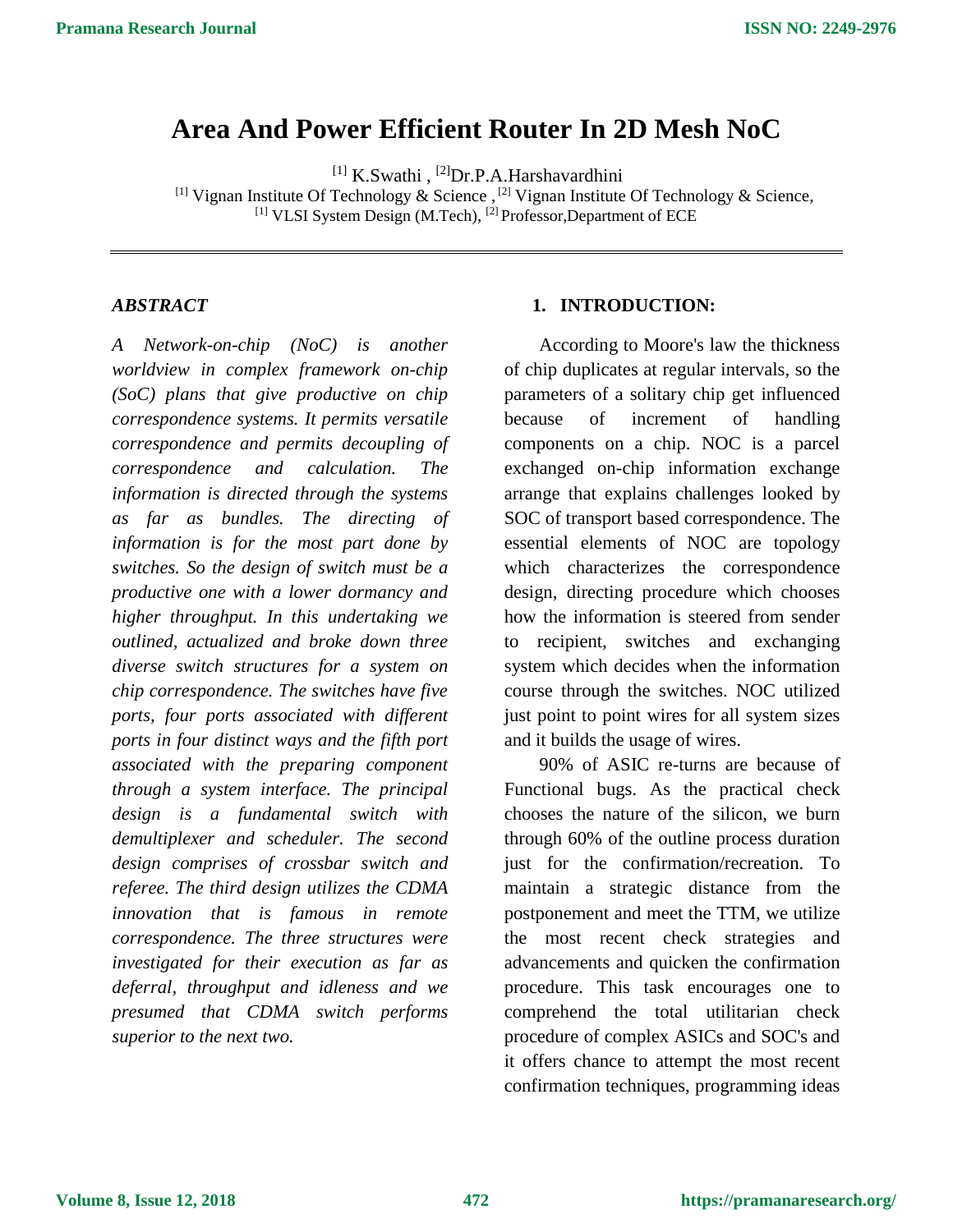like Object Oriented Programming of Hardware Verification Languages and advanced EDA devices, for the great confirmation.

To handle these issues, we present a zone and power effective switch in 2d work switch named NOC to accelerate the piece computational parts of profound learning calculations. Specifically, we use the tile methods, FIFO cushions, and pipelines to limit memory exchange tasks, and reuse the processing units to execute the huge size neural systems

The execution of the code is finished by verilog dialect. In usage picture input module planned in first stage, the picture module is composed with counter after that a FSM control module outlined in this the states are alter by key qualities. For each key esteem we have diverse states are relegated by the key qualities the states are changed.

By utilizing a few changes security is accommodated DSP circuits. The confusion is finished in FPGA innovation so the territory of chip and power dissemination is diminished. The frustrated DSP circuits are used in transmission, video pressure, wired and remote correspondence, bio restorative flag process and discourse process.

The archive of these is sorted out into seven sections. The part one is the Introduction, section two is the Literature Review, part three is the Block Diagram and Description of each square, section four is the product devices utilized for usage and dialect utilized for coding, section five is focal points and inconveniences of jumbling, 6th part is the outcome examination and comparing yield waveforms of each square, seventh part is future extension and end.

### **2. RESEARCH WORK:**

Multi-Processor Systems-on-Chip (MPSoCs) have been a reasonable new pattern in processor-based frameworks plan. Universally useful MPSoC creators have swung to the Network-on-Chip (NoC) interconnect model to outperform the constraints forced by customary transport or crossbar-based interconnection. This innovation is additionally a promising answer for wellbeing basic ventures where, basically because of intensity and weight limitations, there is an expanding need in installed frameworks for actualizing numerous functionalities upon a solitary shared processing stage.

This displays a rough correspondence method went for enhancing the vitality effectiveness of Network-on-Chip (NoC) based designs. The essential thought is a particular change, at run-time, of the voltage swing of the connections of the NoC to acquire an exchange off between the correspondence vitality utilization and the exactness of the running application. The proposed system is connected to a contextual investigation, to be specific, a JPEG encoder bringing about a vitality setting aside to 70% with a unimportant effect on the nature of the compacted picture.

The pattern in the semiconductor business is to introduce all the more exceedingly thick and useful MPSoC because of the expanding interest for interconnected gadgets (e.g., Internet of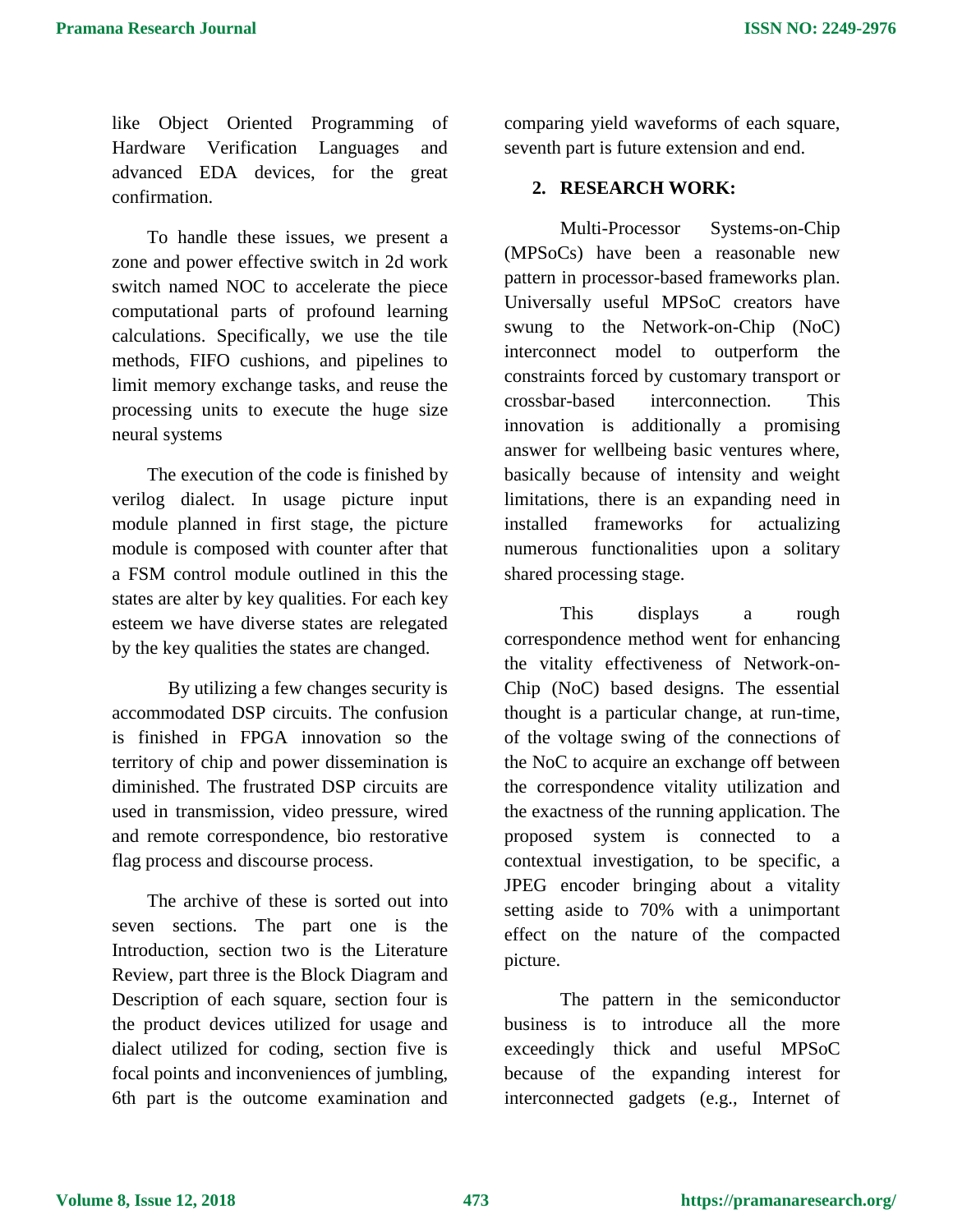Things). In this unique situation, these gadgets are holding an expanding measure of individual information from its clients. With the objective of ensuring clients against assaults, this proposes a protected engineering and gives the expenses of expanding the security for Networks-on-Chip (NoCs). The engineering is made out of a firewall fit for separating approaching and active system movement and encoding delicate data performing end-to-end security utilizing an AES figure square. The Firewall in addition to the AES builds the switch region by 193.7% and inactivity increments in the most dire outcome imaginable 395.92%. Regardless of this execution punishment, the activity is ensured against assaults. Considering that the infusion rate of uses is little (ordinarily 5-10%), a little execution overhead at the application level is normal.

With the expansion in the quantity of centers inserted on a chip the principle challenge for Multiprocessor System-on-Chip (MPSoC) stages is the interconnection between that enormous number of centers. Systems on-Chip (NoC) was acquainted with settle that test, by giving a versatile and particular answer for correspondence between the centers. In this, we present a configurable MPSoC structure considered RVNoC that creates synthesizable RTL that can be utilized in both ASIC and FPGA usage.

The proposed structure depends on the open source RISC-V Instruction Set Architecture (ISA) and an open source configurable dance based switch for interconnection between centers, with a center system interface of our outline to associate each center with its assigned switch. A benchmarking situation is created to assess variation parameters of the produced MPSoC. Combination of a solitary building square containing a solitary center with no peripherals, a switch, and a center system interface, utilizing 45nm innovation, demonstrates a region of 102.34 kilo Gate Equivalents (KGE), a greatest recurrence of 250 MHz, and a 9.9 μW/MHz control utilization

Expanding intricacy of outline and the requirement for detachment of processing and correspondence zones in chips has coordinated the chip plan methods toward Network-On-Chip frameworks. NOC configuration depends on connecting precomposed centers and segments in a System-on-Chip Environment. The principle design is giving a successful foundation to speaking with wanted assets. The multifaceted nature and the extent of the systems in NOC increment the correspondence cost among parts and plausibility of capricious disappointments in segments and correspondence circuits. Consequently proposing issue tolerant calculations is important in creating NOC design that is the inspiration of this examination work. This paper tends to restrictions of current directing calculations in adaptation to internal failure. The proposed calculation enhances adaptation to non-critical failure, diminishes the deferral in steering, and expands the unwavering quality of NOC frameworks utilizing fluffy directing. The trial results demonstrate a huge change in adaptation to internal failure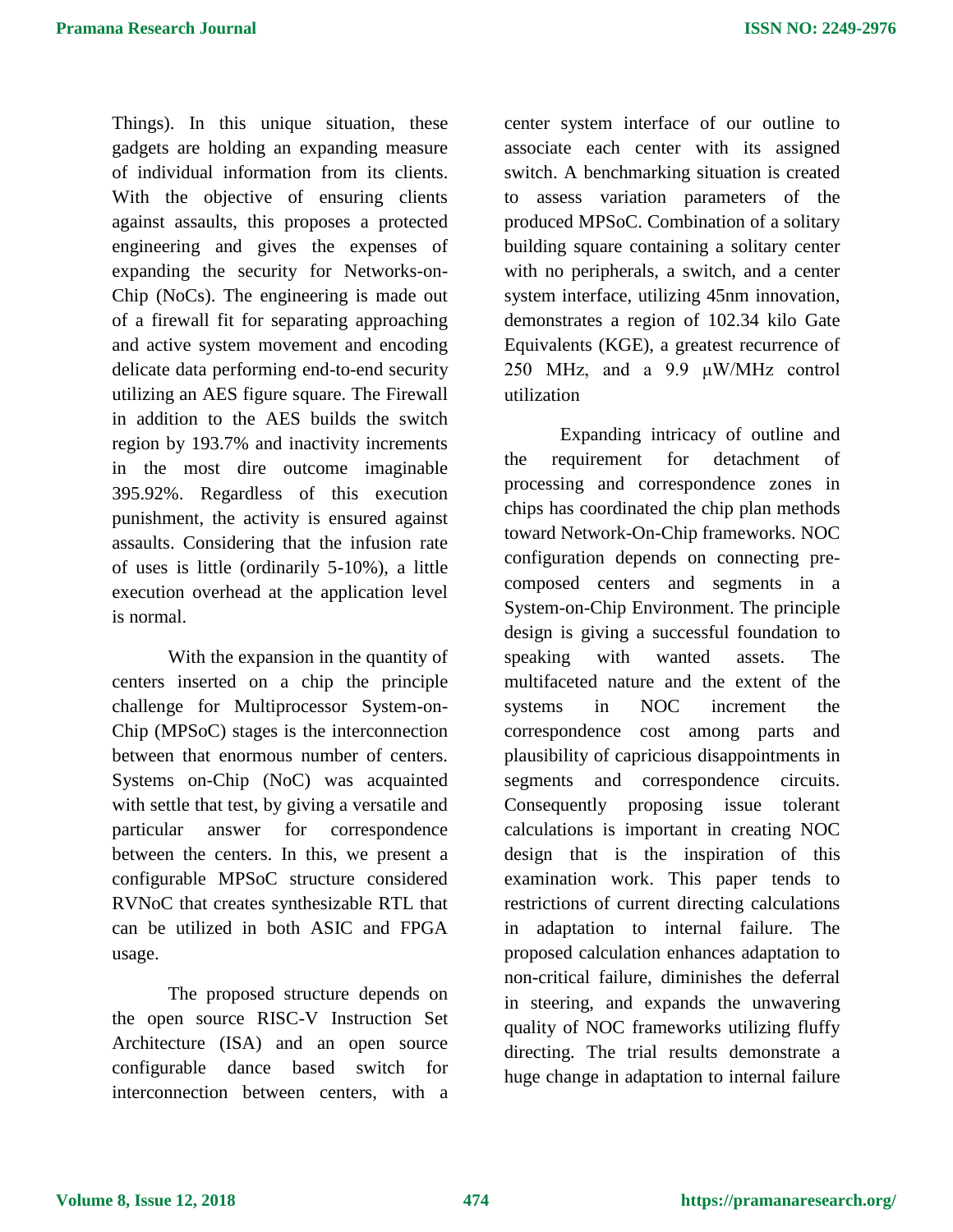and unwavering quality with immaterial equipment overhead.

## **3. IMPLEMENTATION 3.1 Proposed Model**

Systems on-Chip (NoCs) there is no "one size fits all" NoC engineering, as various silicon frameworks have altogether different necessities from their NoCs. For instance, in a System-on-Chip (SoC), the system utilization designs are known a monastery. Subsequently, the NoC can be integrated with precisely the correct connection capacities with respect to supporting the required utilization. Conversely, in a Field Programmable Gate Array (FPGA), the correspondence design is resolved when the chip is arranged to actualize some particular usefulness, and subsequently its physical format must give the adaptability to help an assortment of movement designs. In this paper, we center around NoC outline for FPGAs. A distinctive element of FPGA frameworks is that they incorporate a mix of hard and delicate functionalities.

The hard usefulness is actualized in silicon; it ordinarily incorporates unique reason modules like processors, multipliers, outside system and memory interfaces, and so forth. The delicate usefulness is arranged utilizing programmable components (door exhibits, flip-flops, and so forth.). Present day FPGAs contain a huge number of programmable components, notwithstanding extraordinary reason modules. As innovation scales, the sheer number of rationale units will render a level FPGA chip outline unmanageable.

This manner imagine a future FPGA that is composed progressively; whereby the chip is partitioned into abnormal state locales interconnected by a NoC. While architecting a FPGA NoC, one needs to choose which functionalities to actualize as hard centers and which to leave delicate. There is a tradeoff between the adaptability offered by delicate plans and the better execution offered by hard ones. Since between module correspondence is regularly a bottleneck, it is vital to outline the NoC design for superior. We along these lines advocate spreading out the system framework, including metal wires and hardcoded switches in silicon. In the meantime, with a specific end goal to consider most extreme adaptability, the NoC framework ought to have the capacity to oblige various steering plans and a vast assortment of activity designs. To this end, we permit organize interfaces to be delicate. That is, every module has a configurable system interface (CNI) Simplistic directing plans, similar to XY, can utilize little interfaces, though more detailed source-steering plans may have the interfaces store substantial steering tables.

### **3.2 System Architecture:**



Fig 1: Noc architecture

#### **Volume 8, Issue 12, 2018**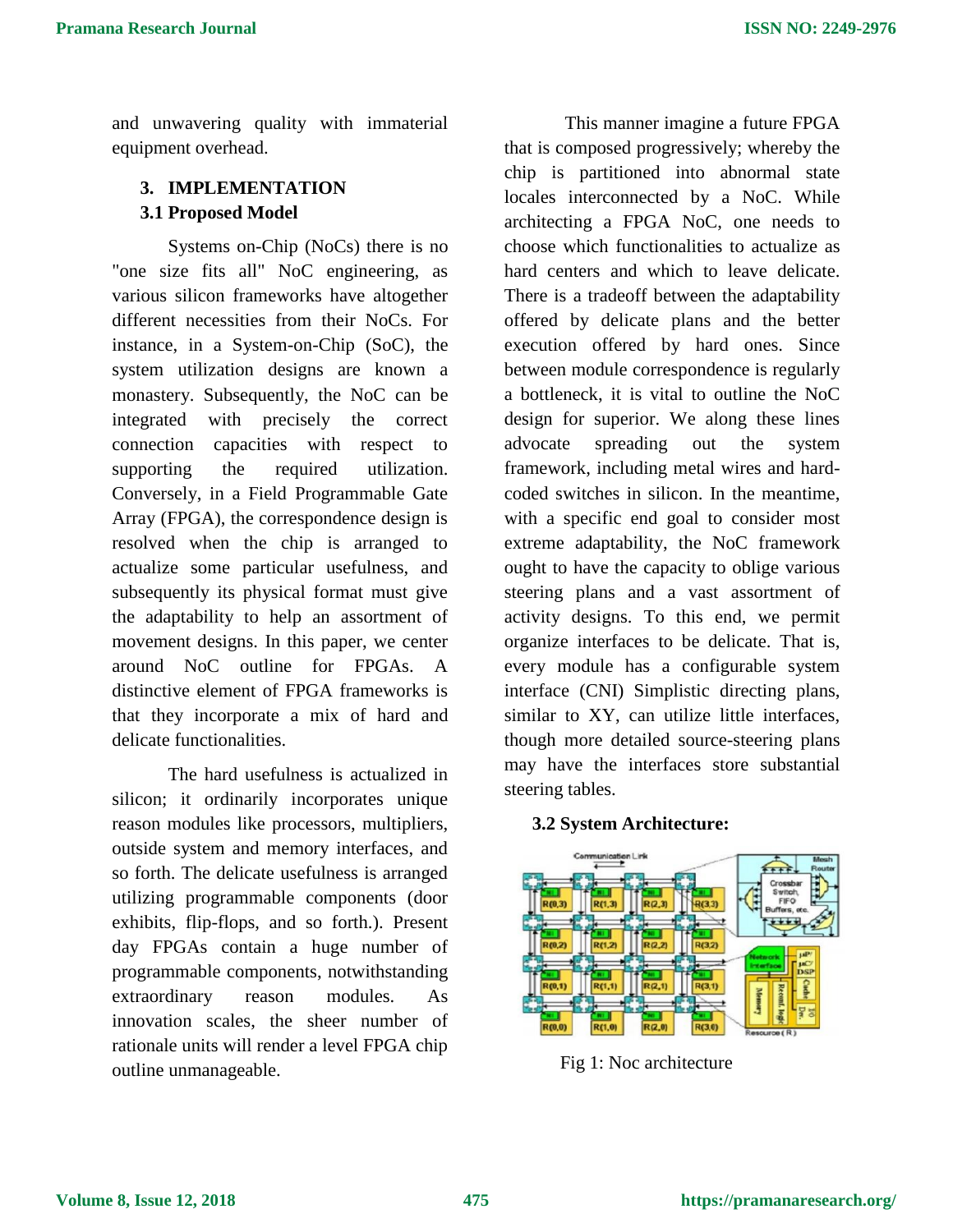A run of the mill NoC chip is a lattice of asset openings containing incorporated installed processors or frameworks associated with one another by means of a multi-dimensional work/tree organize. In this manner, an ordinary NoC framework incorporates asset hubs, switch hubs, connections and system interface unit, and directing calculations for meet the prerequisites of the distinctive models. The switch hubs incorporate the directing controller and a referee for settling nearby course clashes.

The directing calculation as of now under thought can be named pseudodynamic since it's permitted just for limited powerful steering if there should arise an occurrence of switch clashes. Likewise, switch engineering ought to be balanced with various steering calculations. These affecting components possibly increment vulnerability condition for framework exhibitions, particularly organize dormancy, blockage, cost and different confinements. Since the switches don't precisely know resulting switches working conditions continuously.

So nearby execution advancement dependably exacerbates the entire framework execution. Utilizing these designs for to a great degree vast frameworks is extremely troublesome. We trust that NoC switch design ought to be straightforward, low-idleness, ease, and the quantity of information cradles ought to be insignificant later on.

As per the perspective of NoC as an examination field of SoC. We center around developing doable, low-inertness and minimal effort correspondence driven plan.



Fig 2: Noc Application Block Diagram

## **4. RESULTS: 4.1 Power Analysis values:**



## **4.2 Power Supply Summary:**



### **4.3 On-chip Power:**